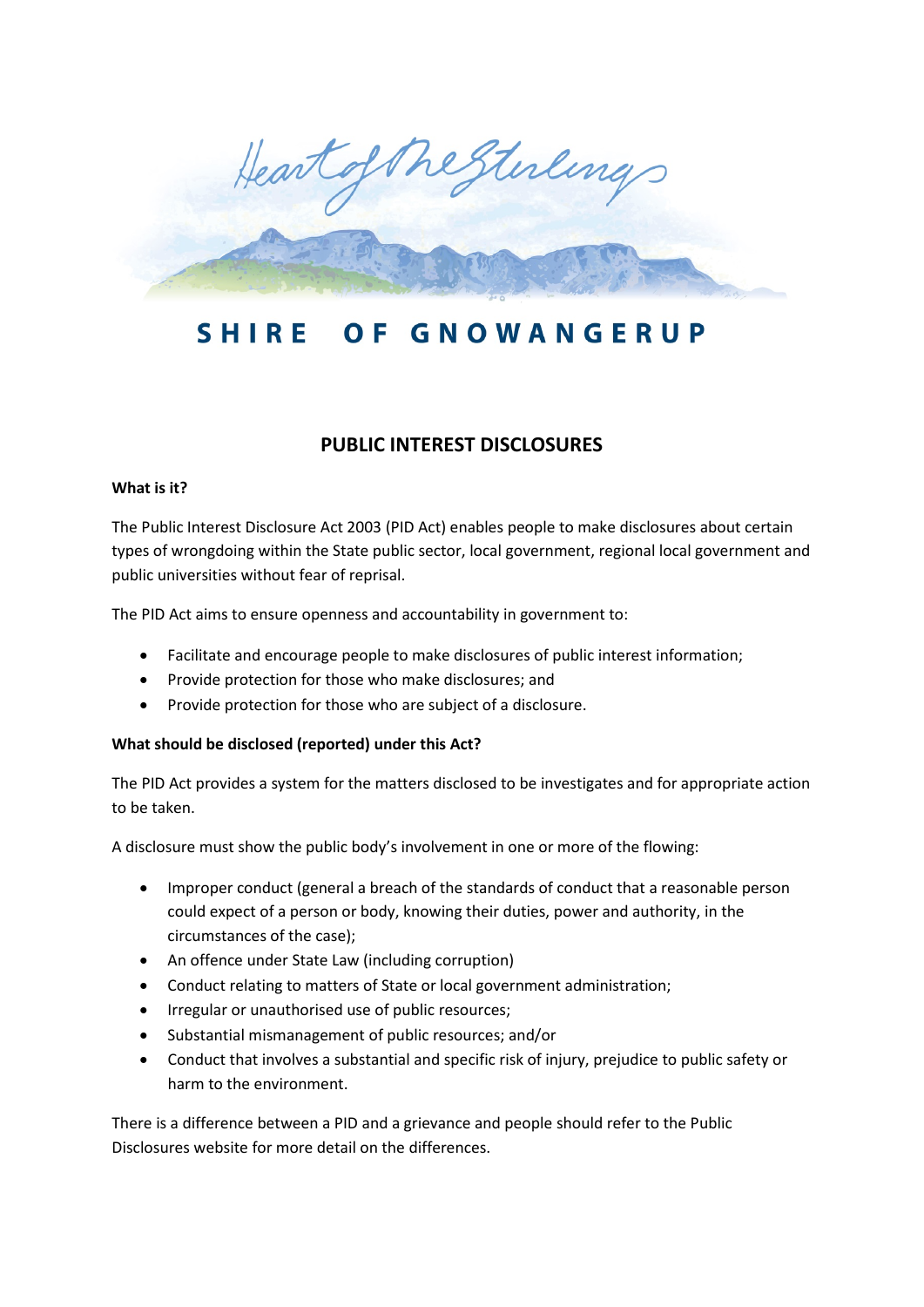#### **Who can make a disclosure?**

Under the Act any person can make a disclosure if they believe that something is wrong with the way a public body is acting or going to act. However, before making a disclosure, consider whether the subject matter could be dealt with through other avenues, like a grievance procedure or by reporting it to management or other authorities.

### **How to make a PID**

Before making a disclosure, you should contact the Public Interest Disclosure Officer in the relevant authority to find out more about:

- How to make the disclosure and who you should disclose to
- Your rights and responsibilities
- The procedures that shall apply
- Whether the information you have is covered by the Act.

Contact the Shire's PID Officer for more information.

A Public Interest Disclosure Lodgment Form is available on the Shire's website for downloading and a copy of the procedures is also available.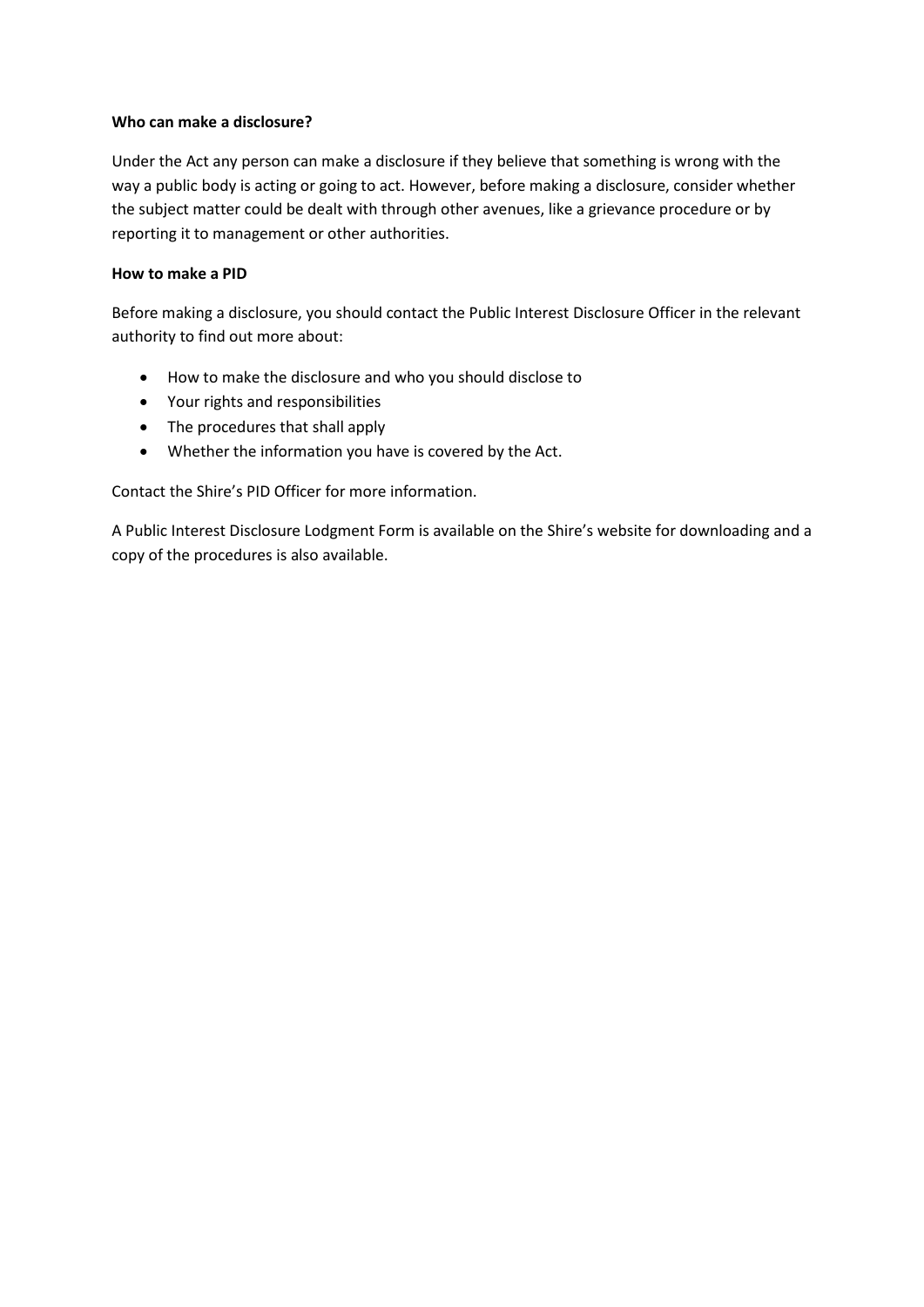

#### **SHIRE** OF GNOWANGERUP

### **PUBLIC INTEREST DISCLOSURE ACT 2003**

# **PUBLIC INTEREST DISCLOSURE LODGEMENT FORM**

**This is an official lodgment form for a disclosure made under the Public Interest Disclosure Act 2003. An informant should ensure that they fully understand the rights and responsibilities required under this legislation before the form is completed and signed. Appropriate advice should be obtained before any disclosure is made.**

#### **PERSONAL DETAILS**

#### **DISCLOSURE DETAILS**

| Do you work for a Public Authority? (Please circle)                    | YES /<br>NO.  |
|------------------------------------------------------------------------|---------------|
| If YES, Which Public Authority and what is your position title?        |               |
| Does the disclosure relate to one or more individuals? (Please circle) | YES /<br>- NO |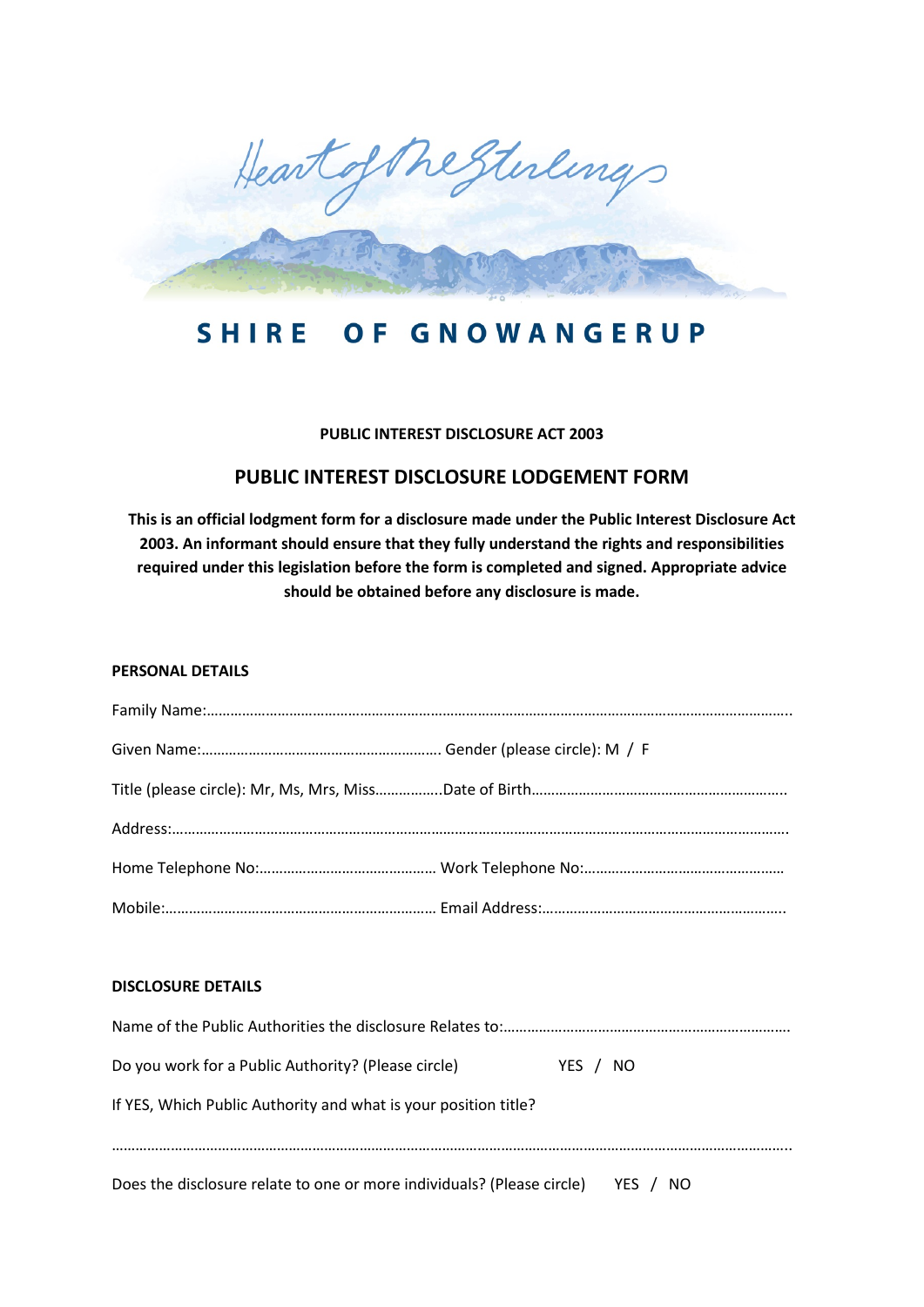If YES, please provide the names and positions held by person(s) in the public authority

Please circle on the area(s) relevant to your disclosure: Improper Conduct **Integular or unauthorised use of public resources** An offence under State Law Substantial mismanagement of public resources Administration matter affecting you **Conduct involving a substantial specific risk of injury** to public health, prejudice to public safety or health to the environment When did the alleged events occur?........................................................................................................

…………………………………………………………………………………………………………………………………………………………

Summary of disclosure:

Description of any documentation provided or names of witnesses:

| Have you reported this information to any other person or agency?<br>YES / NO |  |
|-------------------------------------------------------------------------------|--|
| If YES, please provide details:                                               |  |
|                                                                               |  |